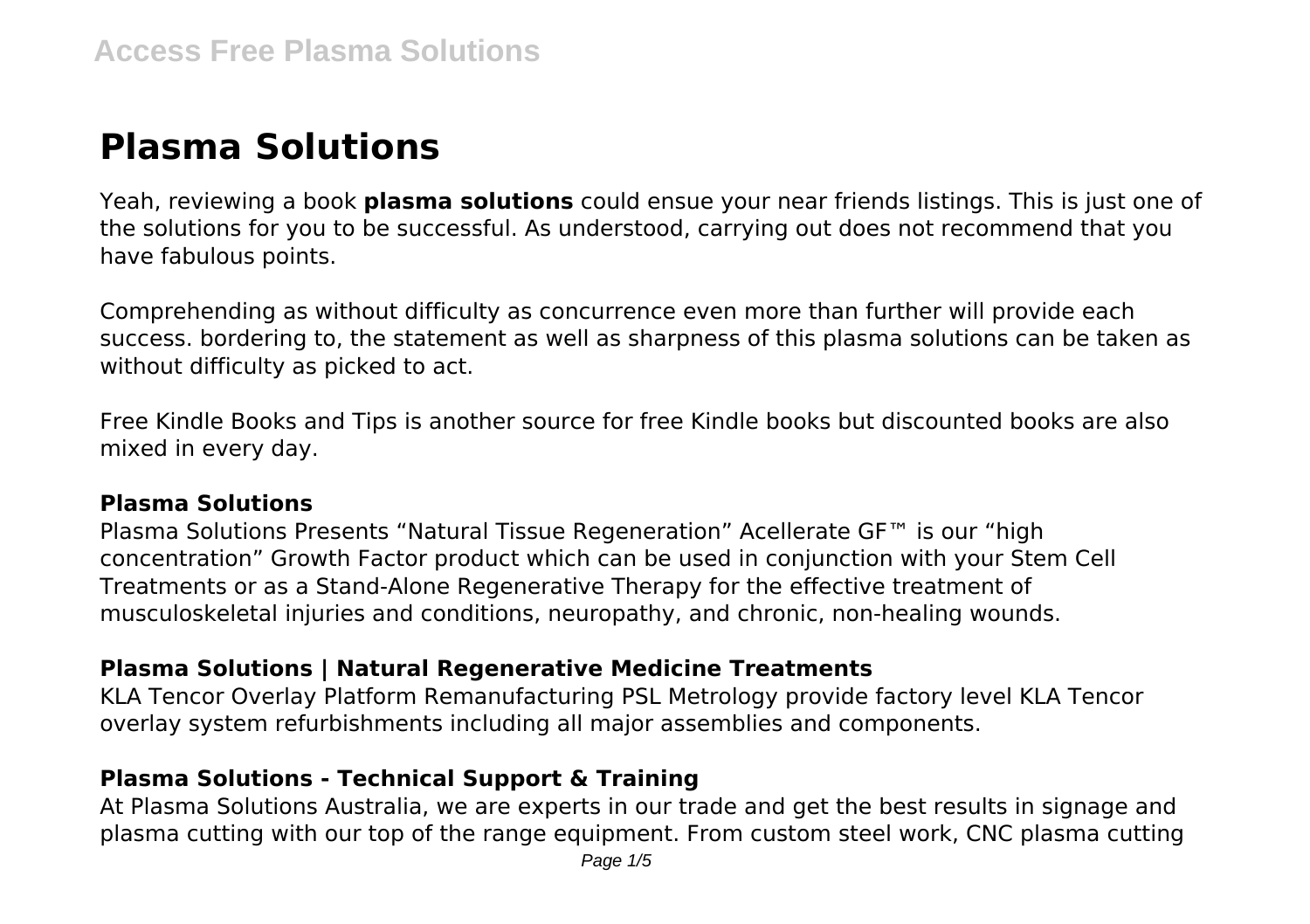or cutting corten steel and aluminum. We offer a range of services to suit our customer's needs including; Bending and rolling of sheet metal

## **Plasma Solutions Australia | Custom Signs NSW**

Plasma Energy Solution has created Preparedness kits and upgrade kits to add on to your plasma energy station available at the Shop Link. For Instructions on how to use these kits Click Here . It is important to understand that the Never-Ending trademark is reference to the fact that the Plasma Energy emanating from these vials does not deplete over time.

#### **Plasma Energy Solution – An abundant, sustainabile alternative**

Plasma offers a full suite of Solutions that deliver comprehensive digital transformation advantages to any enterprise. Solutions powered by Big Data, IoT, AI/ML, and Workflows.

#### **Solutions - Plasma**

Harnessing the Power of Plasma to Improve . Combustion for Energy, ... Combustion Control Solutions. Aviation Fly Farther, Cleaner Reduced fuel consumption, maintenance, and emissions. Learn More Power & Industrial Turbines Power More With Less. Enhanced low power turn down and expanded operating fuels. Learn More. Advanced Propulsion Systems

## **FGC Plasma Solutions**

Discover Breakthrough Technology for Coating Removal. Our revolutionary cold-plasma technology strips hard-to-remove coatings found in marine, aviation, defense, infrastructure and commercial applications easily. It's portable, fast and effective on any coated surface. And it's safer for your team and the environment.

# **Atmospheric Plasma Solutions - Coating Removal and Surface ...**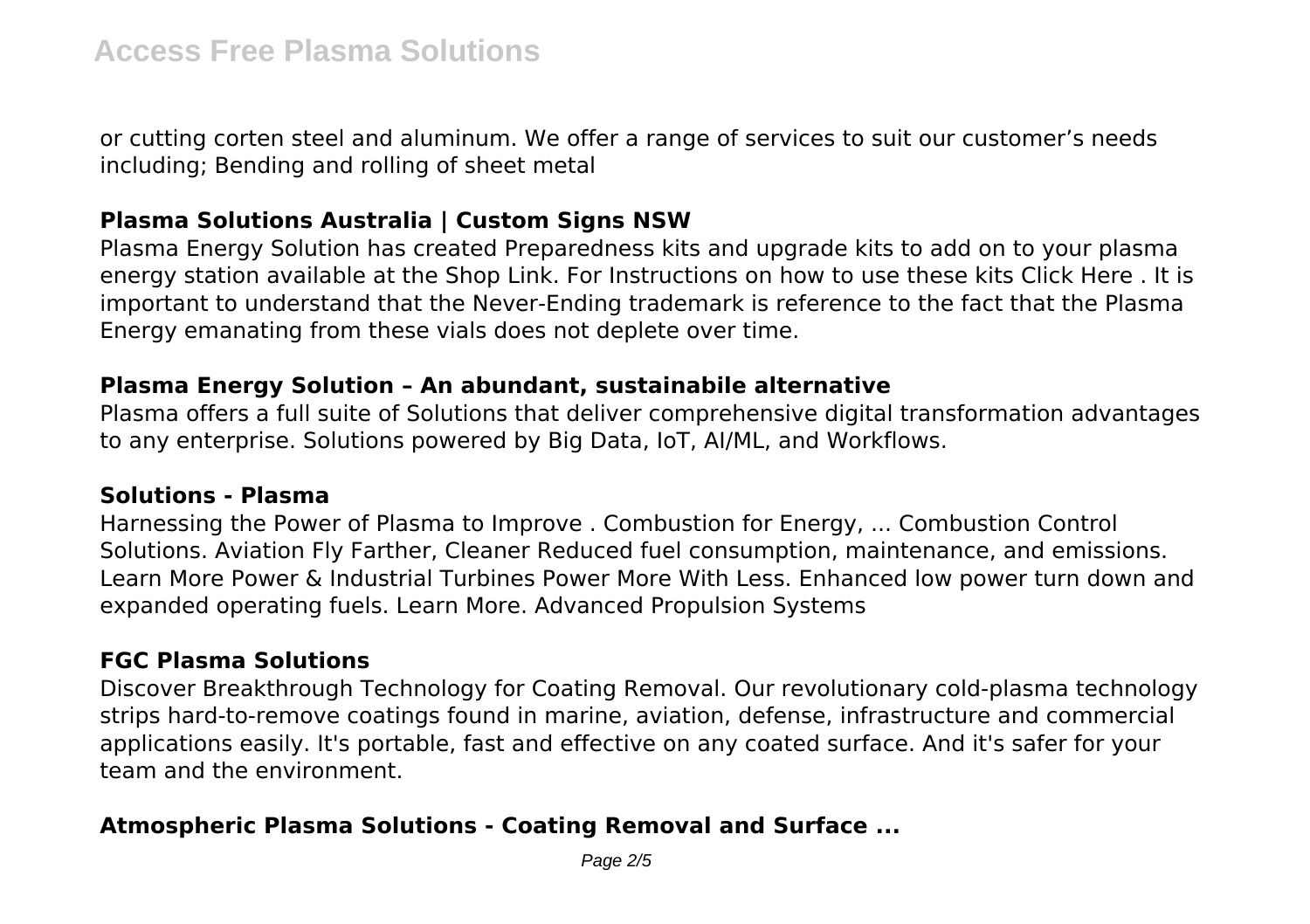GLOBAL PLASMA SOLUTIONS. 3101 Yorkmount Road Suite 400 Charlotte, NC 28208. Phone: (980) 279-5622. Contact Us

# **Global Plasma Solutions | Improving Indoor Air Quality**

GLOBAL PLASMA SOLUTIONS. 3101 Yorkmount Road Suite 400 Charlotte, NC 28208. Phone: (980) 279-5622. Contact Us

## **GPS-FC48-AC™ - Global Plasma Solutions (en-US)**

Plasma Air's bipolar ionization technology is a superior solution because it proactively treats the air in the occupied space at the source of contamination. Traditional end-of-pipe solutions utilize a reactive "pass-through" or "filtered" approach.

## **Plasma Air: Technology**

Our mission of transforming fundamental plasma research into responsible and sustainable products and solutions enables Advanced Plasma Solutions to provide innovative commercialization projects and custom solutions such as waste to energy processes, high-temperature surface modification, air sterilization, and engineering services to the global marketplace.

## **Advanced Plasma Solutions - A technology development company**

PlasmaTech is a multifaceted metal fabrication platform offering a wide array of state-of-the-art welding and cutting services. Extensive experience coupled with the newest welding and cutting technology assists PlasmaTech in achieving the industries highest standards.

# **PlasmaTech | Metal Fabrication – Cutting – Welding Services**

Plasma Ruggedized Solutions is an environmentally conscious organization that is focused on maintaining and enhancing its "green" operations. This is typified and characterized by an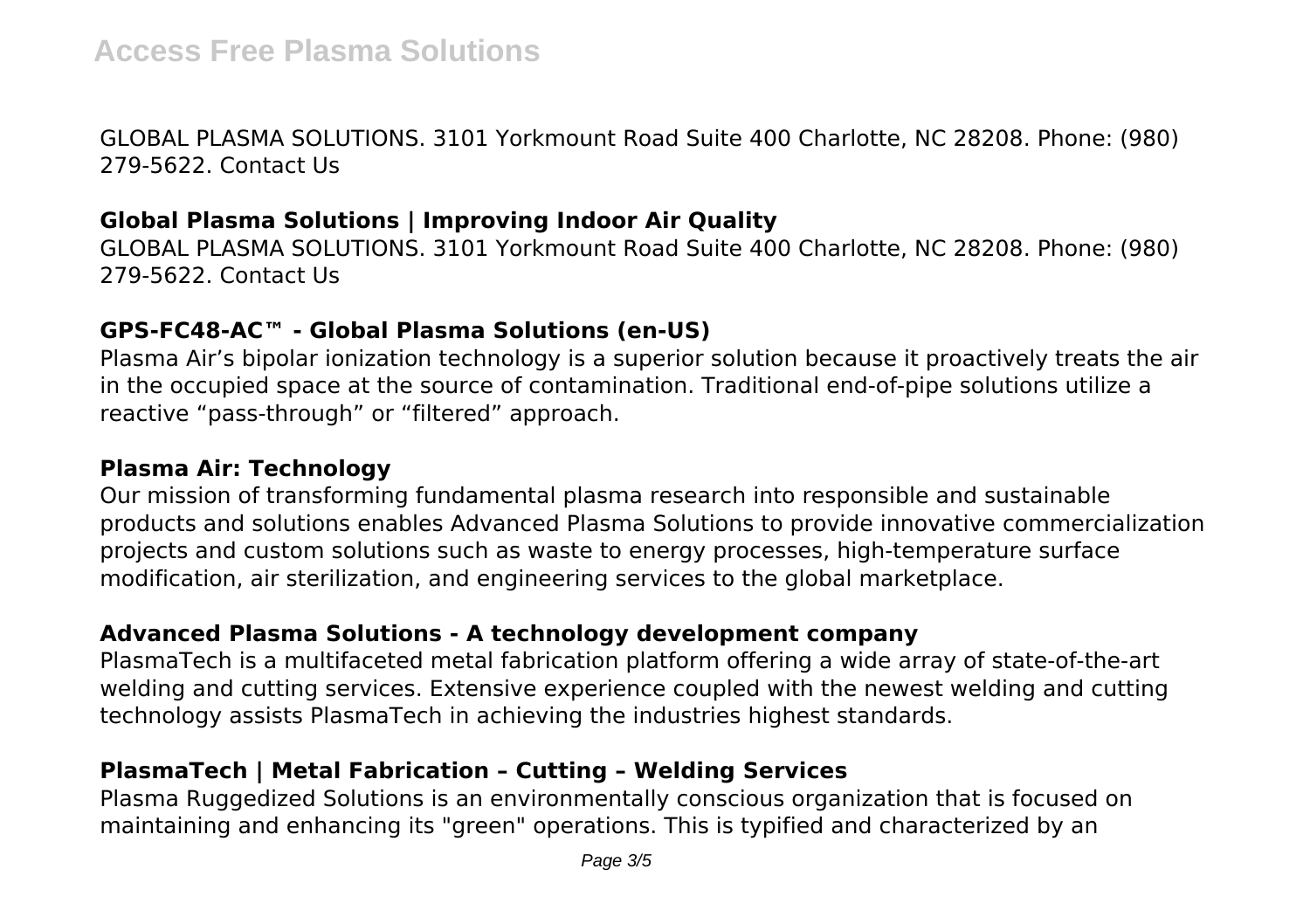extremely low VOC output underscored by the conscious choice of chemistries and compounds that are environmentally friendly.

# **Plasma Ruggedized Coating & Engineering Service Solutions**

Global Plasma Solutions (GPS) is the leader in Indoor Air Quality, with over 30 patents and more than 150,000 installations worldwide using our needlepoint bipolar ionization (NPBI) technology to ...

# **Global Plasma Solutions Virtually Eliminates Static SARS ...**

ESAB's plasma solutions are efficient, easy to use and economical. A single precision plasma system handles all cutting and marking tasks without elaborate tool changes, and provides all the capabilities needed for robotic cutting, pipe cutting, thin plate cutting, precision (high definition) plasma cutting and water injection plasma cutting.

# **Plasma Solutions - ESAB Asia**

Company profile page for Global Plasma Solutions Inc including stock price, company news, press releases, executives, board members, and contact information

# **Global Plasma Solutions Inc - Company Profile and News ...**

Plasma's Solutions and Services are all supported by powerful technology that includes: Big Data, Analytics, Workflows, AI/ML, and Mobile Enablement. Company Our passion, and our expertise, is the provision of technology-enabled Digital Transformation Solutions to our clients.

# **Plasma - Digital Transformation Solutions to Match Your ...**

Plasma Solutions Improve Indoor Air Quality In the age and aftermath of COVID-19, improving indoor air quality and protecting those in your facility is of upmost importance. Today, there are